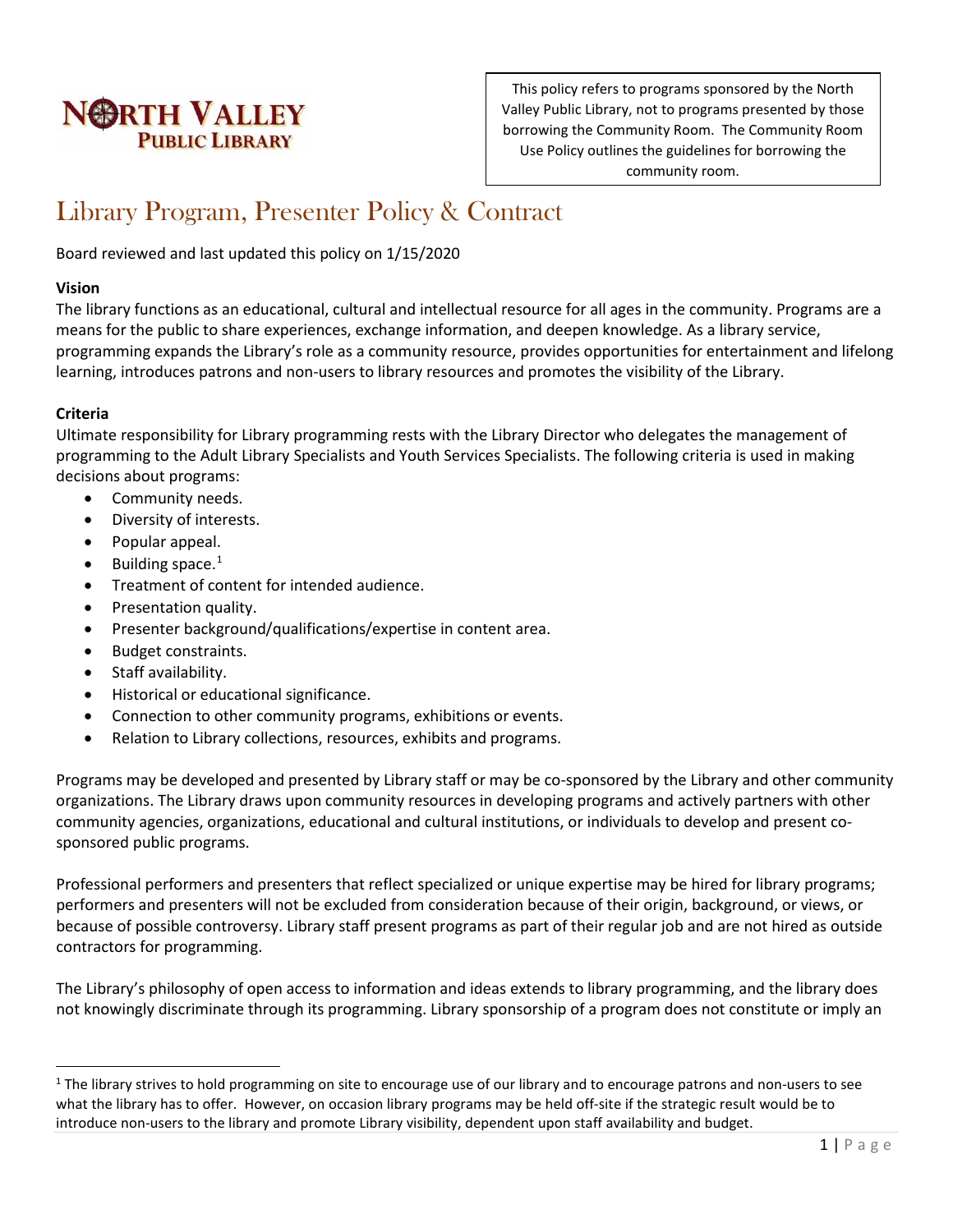endorsement of its policies, beliefs, or program by any Library personnel or by the North Valley Public Library Board of Trustees.

Persons attending Library-sponsored or co-sponsored programs are expected to adhere to the Library's policies on patron conduct.

## **Parameters & Registration**

All library programs are open to the public and free to attend. It may be necessary to charge recovery fees for the cost of materials per participant. Age restrictions apply to Youth Programs for adults without children. Registration may be necessary for certain programs when space and materials are limited.

## **Adult Programs**

Programs for adults are scheduled throughout the year by the Library Specialists. Speakers from community groups and businesses may be invited to present programs on topics of general interest or of a timely nature. Presenters are chosen for their proven expertise and public performance experience to ensure quality presentation and accurate information for the benefit of the community. The Adult Engagement Specialist plans and presents hands-on, participatory adult events after 5:30-7:00 and Saturdays.

### **Youth Programs**

The Youth Services Specialists are responsible for youth programs and for creating a safe environment during the program. However, parents are ultimately responsible for the safety of their children and may not leave children under ten years of age unattended in the library, per the Child Safety Policy.

The Youth Services plans and presents a full schedule of Summer Reading Programs starting in June and ending the middle of August for ages 0-18.

In addition to the SRP, preschool programs are presented on a weekly basis throughout the year. Programs for schoolage children and young adults are scheduled after school and during school holidays.

The Youth Services may arrange to have a volunteer with adequate experience present a program without a staff member needing to be present. Volunteers must have passed a criminal background check.

The Library may also arrange to have museums, and schools present programs by their staff, whom are vetted and have background checks by their home organization. Staff members need not be present for such programs. Examples of such organizations are *spectrUM Discovery Area* and *Montana Natural History Center.* The Library will make sure the organization is aware of maximum occupancy limits.

If Youth Services arranges presenters or programs from individuals that are not affiliated with children organizations and schools, or the status of the background checks are unknown, then Youth Services will remain present during the entire presentation.

The Youth Services will also remain present at any program where there will be a large attendance that would require more adult supervision than presenters are able to provide on their own.

Parents are required to participate in supervision during programs. Per fire code, the Community Room doors are not locked and children unobserved have walked out of programs before the library required parental supervision.

### **Library Program Funding**

Generally, program presenters are either paid staff or presenters that volunteer their services.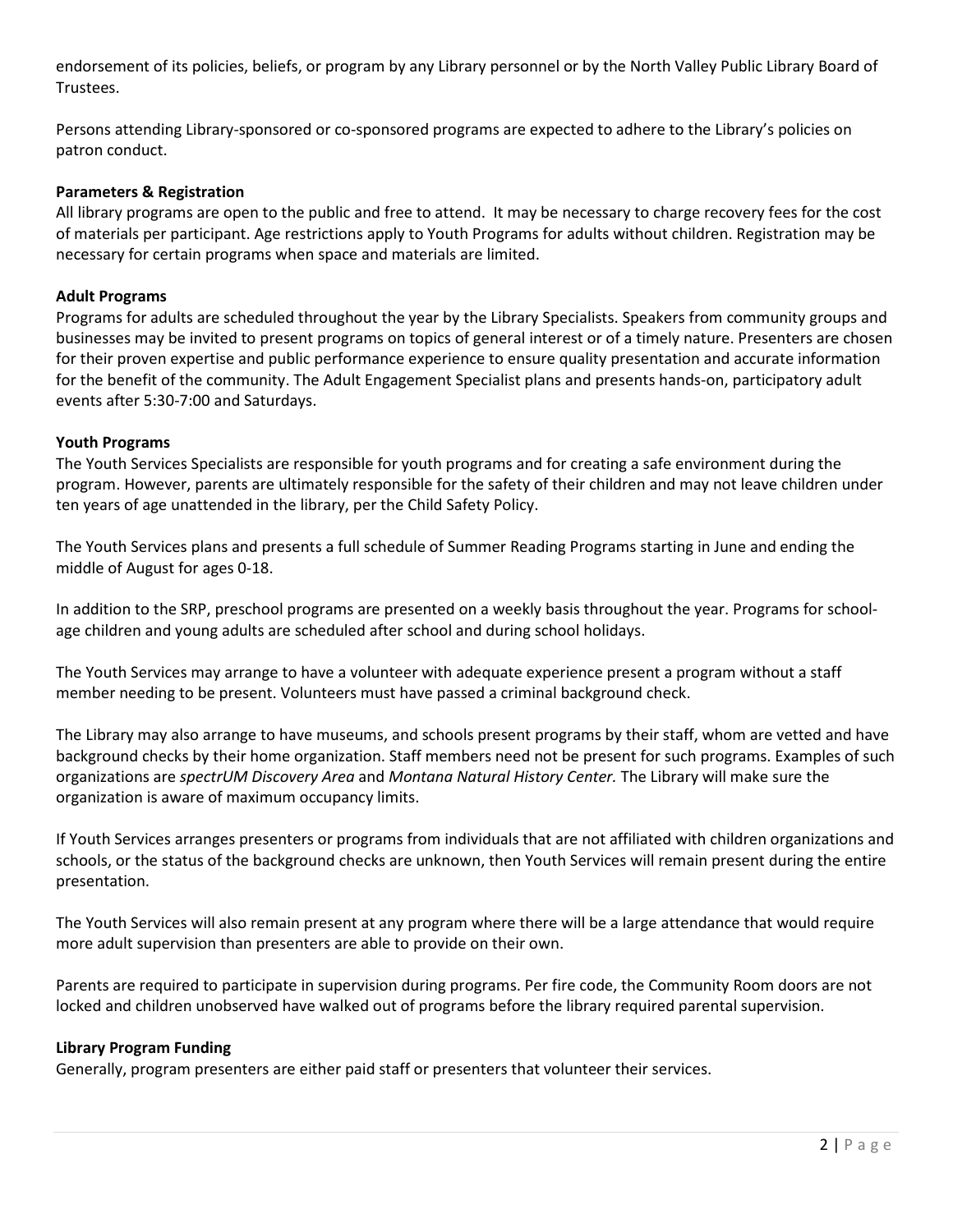In planning programs, the Library attempts to engage presenters who do not have a vested interest in selling their products or services to participants. The speaker may leave business cards or brochures for participants to pick up after the program should anyone be interested.

Only under specific instances deemed appropriate by Library Director may merchandise be sold. An example of this would be an author visit with a book signing or a First Friday musical performer with a CD. In such cases, authors and musical artists must conduct their own transactions without assistance from the library staff.

Limited funds may be available to pay professional speakers and performers that reflect specialized expertise in conjunction with a unique Library event. Library Specialists wishing to hire a paid performer(s) consult with the Director before engaging a hired performer to discuss the budget, the proposed fee, the length of program, and topic before sending a contract to a performer. As a rule of thumb, the upper limit should be considered to be \$250.

All paid programmers are required to fill out a W-9 and program contract. Program contracts must be signed by the Director and presenter.

Payment is made by check and handed over at the completion of the performance.

## **Foundation & Friends Funded Programs**

The North Valley Public Library Foundation & Friends may also pay for Library programming. The Foundation President, the Library Director and programming staff will discuss all requests for programming before submitting a grant or securing a performer. A performer funded by the Foundation needs to fill out a W-9, and program contract signed by the Foundation, the Director, and presenter.

## **Publicity**

The Library will prepare publicity for programs. Outside organizations may coordinate marketing efforts with the Library with approval. Mention of partner organizations or individuals in media and on flyers is not an endorsement.

The Library reserves the right to cancel any program.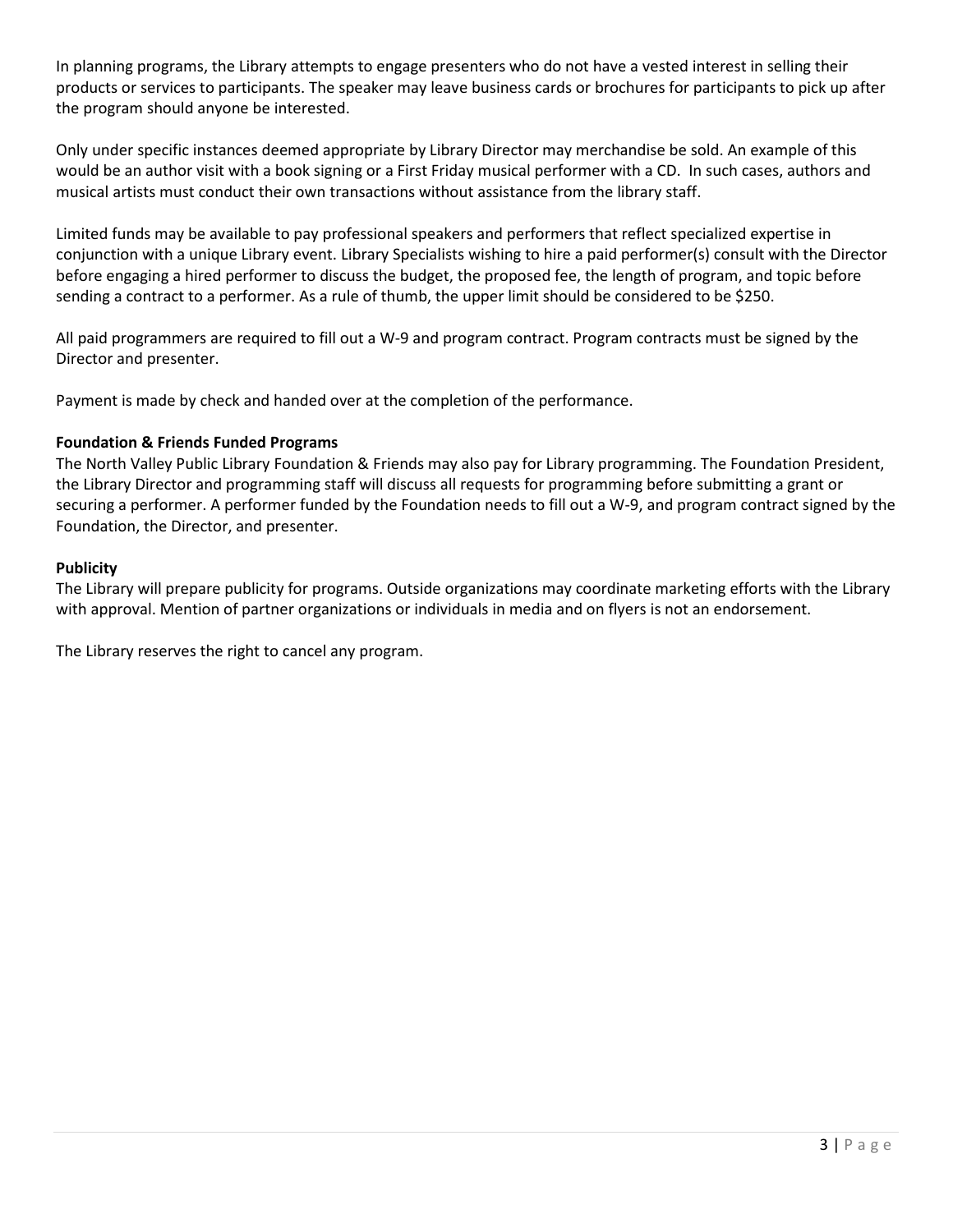This page intentionally left blank.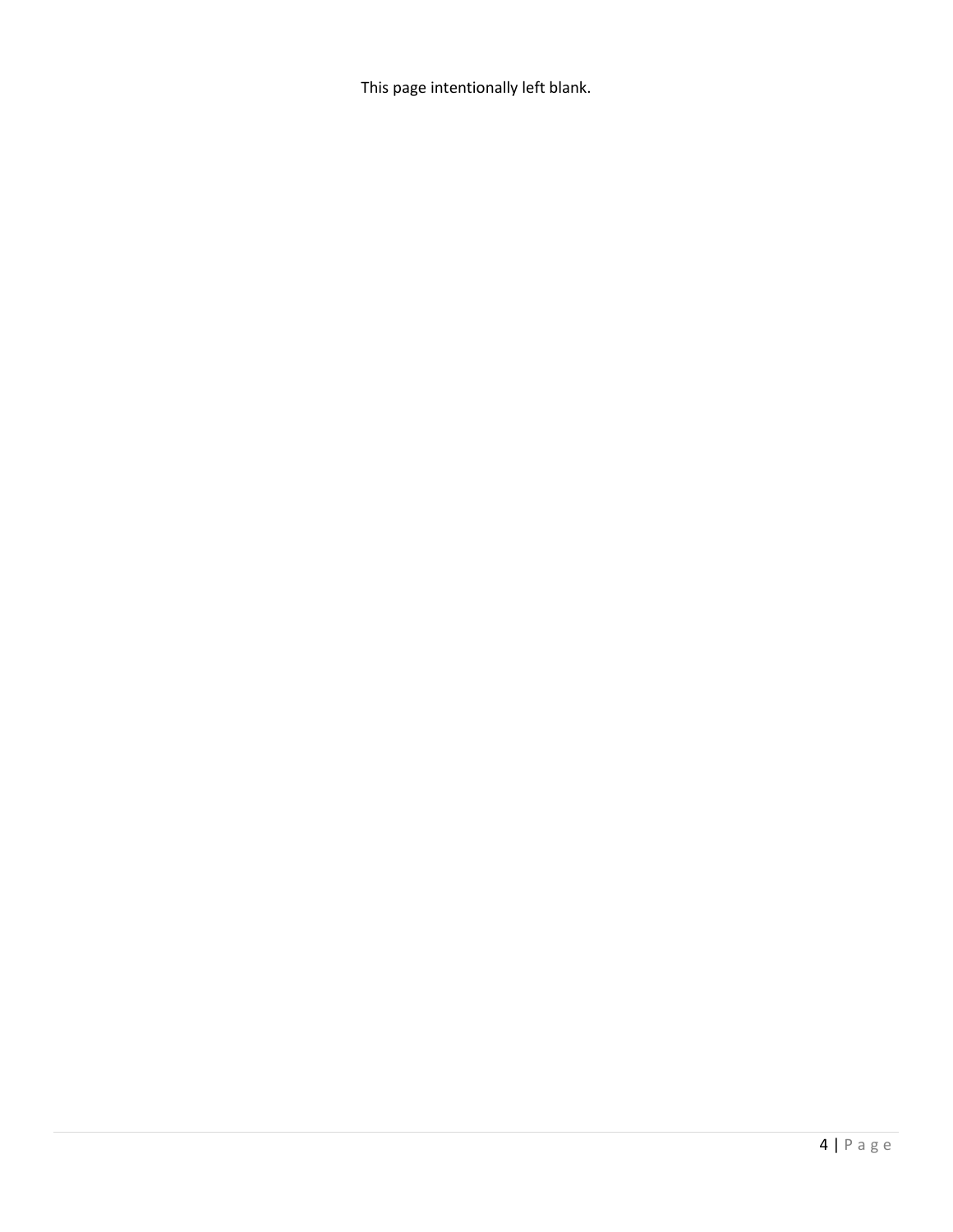

### **CONTRACT FOR PAID LIBRARY PROGRAM**

| Valley Public Library District on the ______ day of ____________________________.                                                                                                                                                                                    |                                                               |  |
|----------------------------------------------------------------------------------------------------------------------------------------------------------------------------------------------------------------------------------------------------------------------|---------------------------------------------------------------|--|
| The North Valley Public Library District (NVPLD) hereby engages the Presenter/ Entertainer to conduct the named<br>program upon all terms and conditions herein set forth, including those on the second page hereof, entitled "Additional<br>Terms and Conditions." |                                                               |  |
|                                                                                                                                                                                                                                                                      |                                                               |  |
|                                                                                                                                                                                                                                                                      |                                                               |  |
|                                                                                                                                                                                                                                                                      |                                                               |  |
| Performer shall furnish, included in the performance fee the following:                                                                                                                                                                                              |                                                               |  |
| NVPLD shall reimburse Performer for the following:                                                                                                                                                                                                                   |                                                               |  |
| Performer is to complete Form W-9: Request for Taxpayer Identification Number and Certification along with the signed<br>Program Contract.                                                                                                                           |                                                               |  |
| Performer may submit a description of the program for library PR. If no description is submitted with the contract, the<br>library will create one at their discretion.                                                                                              |                                                               |  |
| A Certificate of Insurance: _____ Yes ______ No                                                                                                                                                                                                                      |                                                               |  |
|                                                                                                                                                                                                                                                                      | Please return documents within 7-10 business days. Thank you! |  |
| Accepted: Denise Ard                                                                                                                                                                                                                                                 | Accepted: (Presenter/Entertainer)                             |  |
| North Valley Public Library District                                                                                                                                                                                                                                 |                                                               |  |
| 208 Main Street                                                                                                                                                                                                                                                      |                                                               |  |
| Stevensville, MT 59870                                                                                                                                                                                                                                               |                                                               |  |
| (406) 777-5061                                                                                                                                                                                                                                                       |                                                               |  |
| Email: denisea@northvalleylibrary.org                                                                                                                                                                                                                                |                                                               |  |
|                                                                                                                                                                                                                                                                      |                                                               |  |
|                                                                                                                                                                                                                                                                      |                                                               |  |
| <b>Title: Library Director</b>                                                                                                                                                                                                                                       |                                                               |  |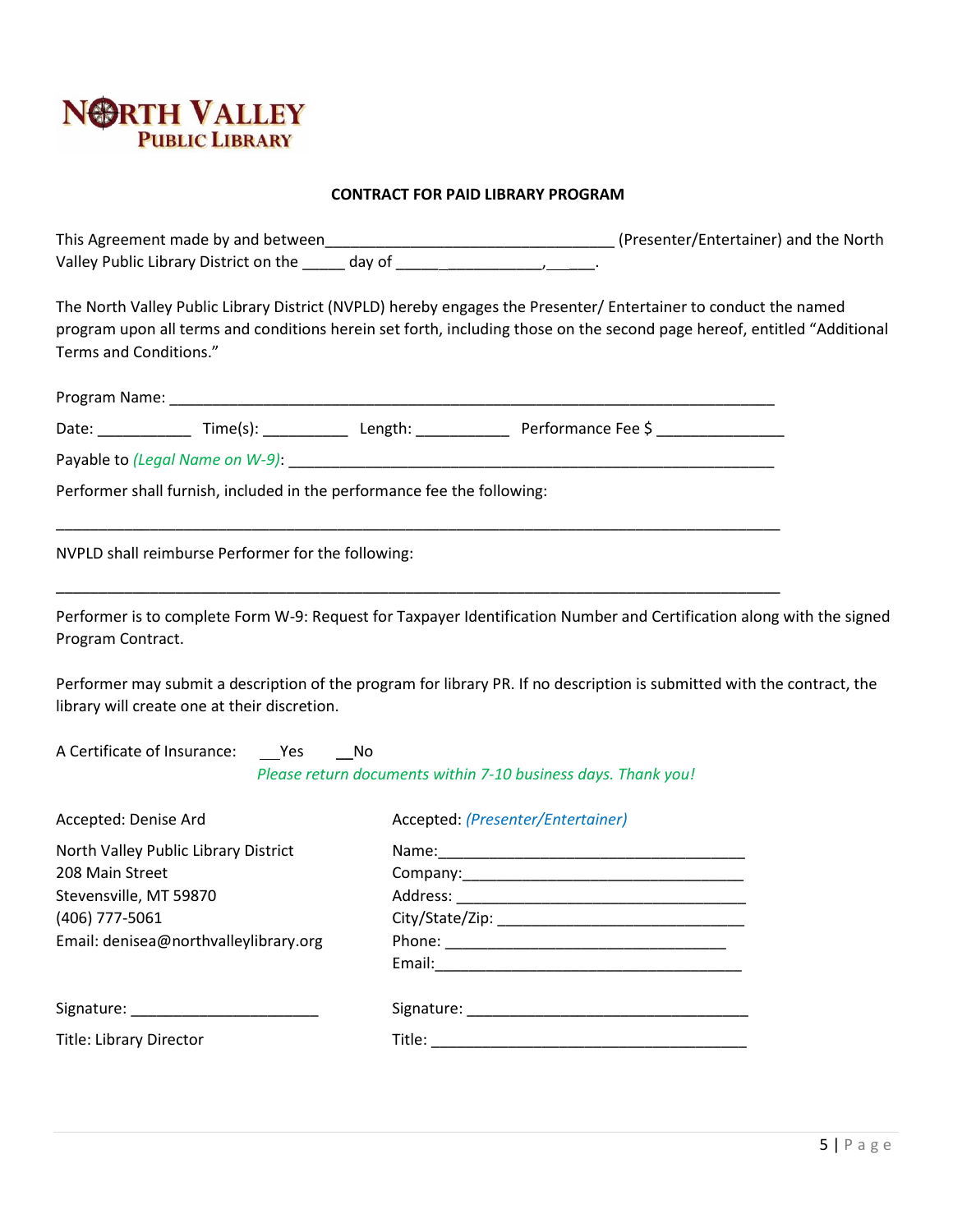## **ADDITIONAL TERMS AND CONDITIONS**

- 1. Presenter/Entertainer is an independent contractor and is not an employee of NVPLD.
- 2. Commencement time(s) of the program(s) shall be strictly adhered to by both parties.
- 3. Presenter/Entertainer must notify NVPLD of program cancellation minimum of 30 days prior to date of the program.
- 4. Payment is made by check and handed over at the completion of the performance.
- 5. NVPLD reserves the right to make in-house announcements and/or sponsorship announcements prior to and/or following program.
- 6. Presenter/Entertainer shall provide NVPLD at the time of execution of this Agreement with detailed staging requirements.
- 7. When returning the signed contract to NVPLD, Presenter/Entertainer shall provide NVPLD with background information, biographical materials, electronic performance samples, reproducible or electronic photograph(s) and relevant marketing information.
- 8. NVPLD may use Presenter/Entertainer's name, pictures, photographs, or likenesses in advertising and publicizing the program.
- 9. Presenter/Entertainer will inform NVPLD as soon as possible if it becomes necessary to replace essential personnel for the program and NVPLD reserves the right to cancel under such circumstances.
- 10. Presenter/Entertainer participates at his/her own risk.
- 11. Presenter/Entertainer assumes all risk of damage or loss to his/her merchandise, personal property, and personal effects.
- 12. Presenter/Entertainer releases and discharges NVPLD and its Trustees, Officers, Employees or Agents from any and all claims, causes of action, losses, or other damage resulting from, arising out of, or relating in any way to his/her program.
- 13. Presenter/Entertainer shall indemnify NVPLD and its Trustees, Officers, Employees or Agents and save them harmless from losses, damages, or claims in connection with his/her program.

NORTH VALLEY PUBLIC LIBRARY DISTRICT

|                                                | Bv:                   |
|------------------------------------------------|-----------------------|
| Director, North Valley Public Library District | Presenter/Entertainer |

Date Signed: \_\_\_\_\_\_\_\_\_\_\_\_\_\_\_\_\_\_\_\_\_\_\_\_\_\_ Date Signed: \_\_\_\_\_\_\_\_\_\_\_\_\_\_\_\_\_\_\_\_\_\_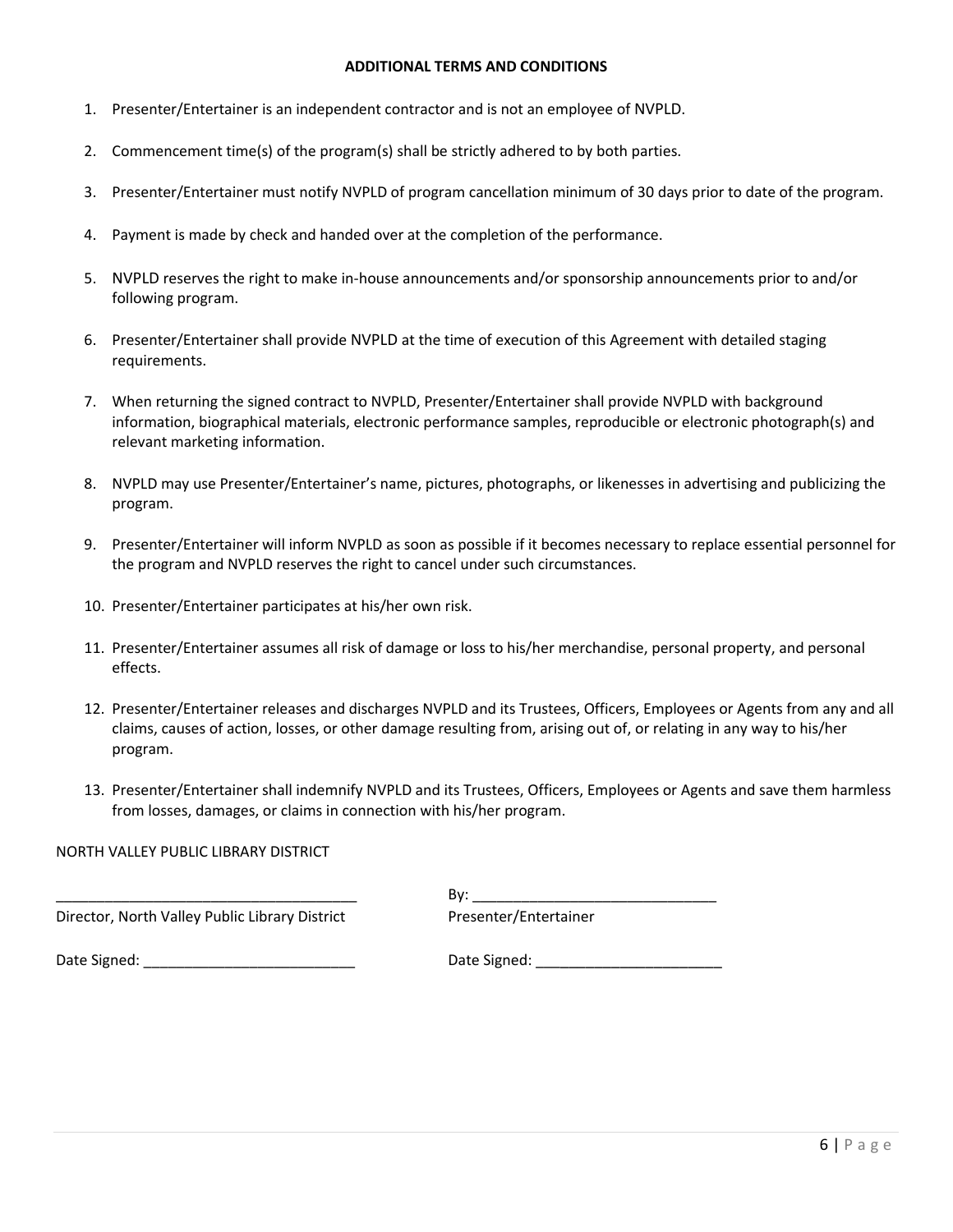

# **CONTRACT FOR PROGRAM PAID BY FOUNDATION**

This Agreement made by and between (Presenter/Entertainer) and the North Valley Public Library Foundation on the \_\_\_\_\_ day of \_\_\_\_\_ \_\_\_\_\_\_\_\_\_\_\_, \_\_\_.

The North Valley Public Library Foundation hereby engages the Presenter/ Entertainer to

conduct the named program upon all terms and conditions herein set forth, including those on the second page hereof, entitled "Additional Terms and Conditions."

Program Name:

Date: \_\_\_\_\_\_\_\_\_\_\_\_\_\_Time(s): \_\_\_\_\_\_\_\_\_\_\_\_\_\_ Length: \_\_\_\_\_\_\_\_\_\_\_\_\_\_\_\_ Performance Fee \$ \_\_\_\_\_\_\_\_\_\_\_\_\_\_\_\_\_\_

\_\_\_\_\_\_\_\_\_\_\_\_\_\_\_\_\_\_\_\_\_\_\_\_\_\_\_\_\_\_\_\_\_\_\_\_\_\_\_\_\_\_\_\_\_\_\_\_\_\_\_\_\_\_\_\_\_\_\_\_\_\_\_\_\_\_\_\_\_\_\_\_\_\_\_\_\_\_\_\_\_\_\_\_\_

\_\_\_\_\_\_\_\_\_\_\_\_\_\_\_\_\_\_\_\_\_\_\_\_\_\_\_\_\_\_\_\_\_\_\_\_\_\_\_\_\_\_\_\_\_\_\_\_\_\_\_\_\_\_\_\_\_\_\_\_\_\_\_\_\_\_\_\_\_\_\_\_\_\_\_\_\_\_\_\_\_\_\_\_\_

Payable to *(Legal Name on W-9)*: \_\_\_\_\_

Performer shall furnish, included in the performance fee the following:

NVPLD shall reimburse Performer for the following:

Performer is to complete Form W-9: Request for Taxpayer Identification Number and Certification along with the signed Program Contract.

Performer may submit a description of the program for library PR. If no description is submitted with the contract, the library will create one at their discretion.

| A Certificate of Insurance: | Yes | No |                                                               |  |
|-----------------------------|-----|----|---------------------------------------------------------------|--|
|                             |     |    | Please return documents within 7-10 business days. Thank you! |  |

| North Valley Public Library Foundation | Accepted: (Presenter/Entertainer) |
|----------------------------------------|-----------------------------------|
| 208 Main Street                        |                                   |
| Stevensville, MT 59870                 |                                   |
| (406) 777-5061                         |                                   |
|                                        |                                   |
|                                        |                                   |
| <b>Foundation President</b>            |                                   |
|                                        |                                   |
| <b>Library Director</b>                |                                   |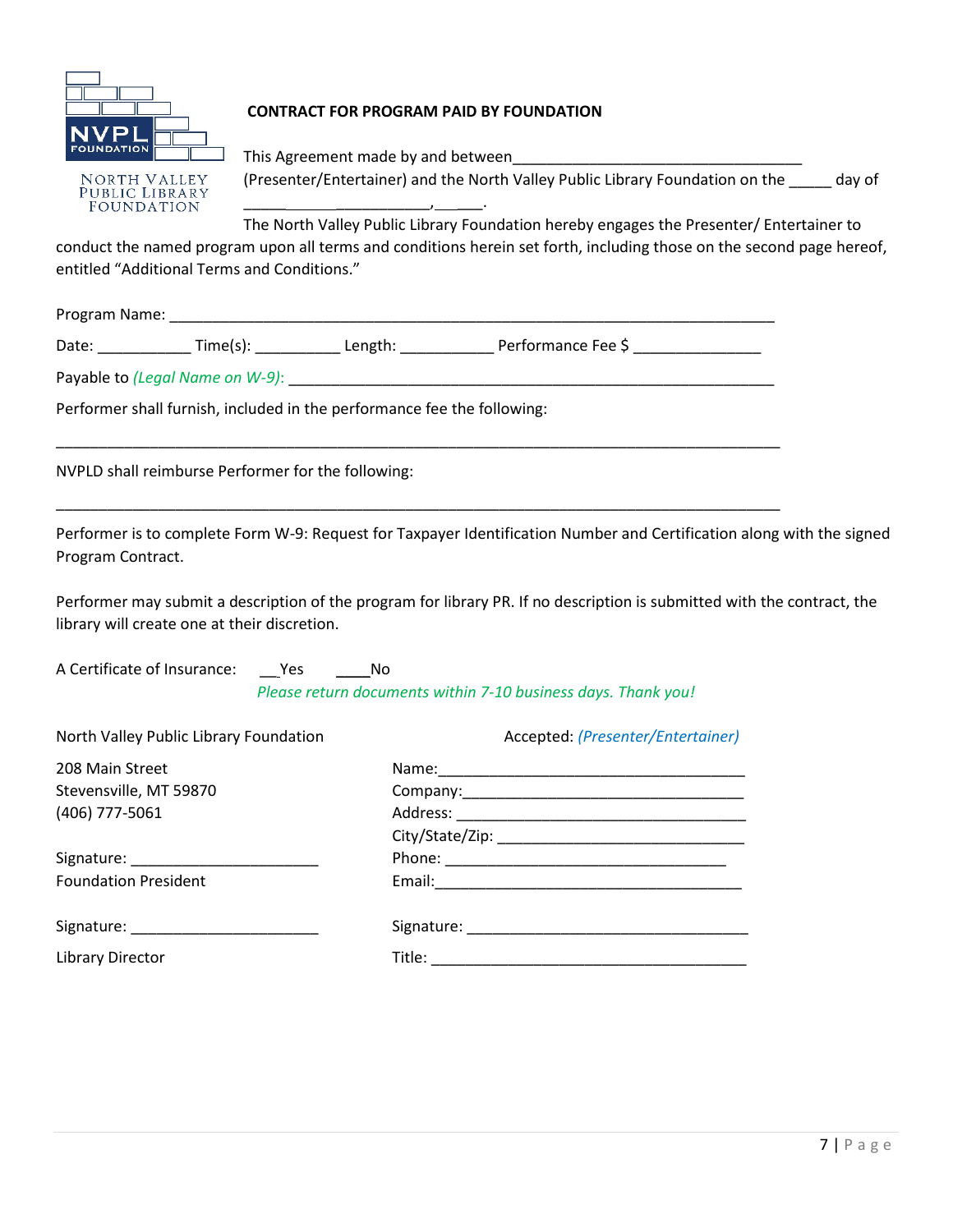### **ADDITIONAL TERMS AND CONDITIONS**

- 1. Presenter/Entertainer is an independent contractor and is not an employee of North Valley Public Library District (NVPLD)
- 2. Commencement time(s) of the program(s) shall be strictly adhered to by both parties.
- 3. Presenter/Entertainer must notify NVPLD of program cancellation minimum of 30 days prior to date of the program.
- 4. Payment is made by check and handed over at the completion of the performance.
- 5. NVPLD reserves the right to make in-house announcements and/or sponsorship announcements prior to and/or following program.
- 6. Presenter/Entertainer shall provide NVPLD at the time of execution of this Agreement with detailed staging requirements.
- 7. When returning the signed contract to NVPLD, Presenter/Entertainer shall provide NVPLD with background information, biographical materials, electronic performance samples, reproducible or electronic photograph(s) and relevant marketing information.
- 8. NVPLD may use Presenter/Entertainer's name, pictures, photographs, or likenesses in advertising and publicizing the program.
- 9. Presenter/Entertainer will inform NVPLD as soon as possible if it becomes necessary to replace essential personnel for the program and NVPLD reserves the right to cancel under such circumstances.
- 10. Presenter/Entertainer participates at his/her own risk.
- 11. Presenter/Entertainer assumes all risk of damage or loss to his/her merchandise, personal property, and personal effects.
- 12. Presenter/Entertainer releases and discharges NVPLD and the North Valley Public Library Foundation and its Trustees, Officers, Employees or Agents from any and all claims, causes of action, losses, or other damage resulting from, arising out of, or relating in any way to his/her program.
- 13. Presenter/Entertainer shall indemnify NVPLD and the Foundation and its Trustees, Officers, Employees or Agents and save them harmless from losses, damages, or claims in connection with his/her program.

NORTH VALLEY PUBLIC LIBRARY DISTRICT

Director North Valley Public Library District Presenter/Entertainer

| Director North Valley Public Library District |  |
|-----------------------------------------------|--|

Date Signed: \_\_\_\_\_\_\_\_\_\_\_\_\_\_\_\_\_\_\_\_\_\_\_\_\_\_ Date Signed: \_\_\_\_\_\_\_\_\_\_\_\_\_\_\_\_\_\_\_\_\_\_